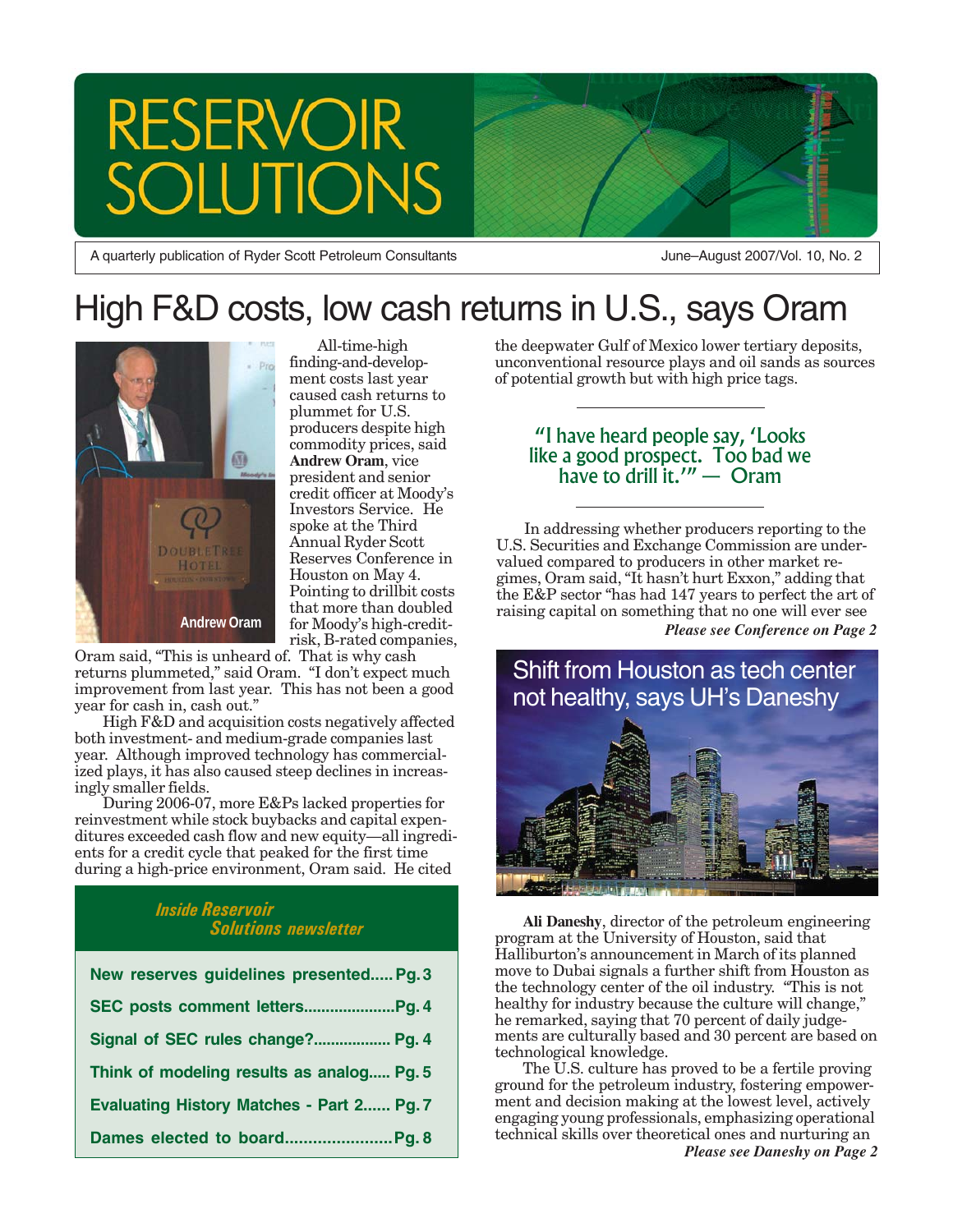

#### *Conference—Cont. from Page 1*

and too few deeply understand."

He said that the value of reserves additions is already in the share price on news on the discovery. The booking is just a validation of old news. The market also sifts through rhetoric on evolving plays and management's past credibility. "I have heard people say, 'Looks like a good prospect. Too bad we have to drill it," Oram remarked.

He said that the use of large, recognized third-party reserves evaluation consultants provides comfort to market investors. "There is a difference in the (reserves) numbers for a large consultant vs. a small consultant, especially a small consultant with a large customer," Oram said.

He mapped an average largecap E&P company for credit-rating analyses, showing the weighted value of reserves or reservesrelated components, which included production, proved developed reserves, total proved reserves, portfolio diversification, F&D costs and full-cycle costs per barrel of oil equivalent.

#### **Publisher's Statement**

*Reservoir Solutions* newsletter is published quarterly by Ryder Scott Company LP. Established in 1937, the reservoir evaluation consulting firm performs hundreds of studies a year. Ryder Scott multidisciplinary studies incorporate geophysics, petrophysics, geology, petroleum engineering, reservoir simulation and economics. With 115 employees, including 72 engineers and geoscientists, Ryder Scott has the capability to complete the largest, most complex reservoirevaluation projects in a timely manner.

#### Board of Directors

| Don P. Roesle        | Dean C. Rietz        |
|----------------------|----------------------|
| Chairman and CEO     | Managing Senior V.P. |
| John E. Hodgin       | <b>Guale Ramirez</b> |
| President            | Managing Senior V.P. |
| Fred P. Richoux      | Joseph E. Magoto     |
| Executive V.P.       | Managing Senior V.P. |
| Larry T. Nelms       | George F. Dames      |
| Managing Senior V.P. | Managing Senior V.P. |

#### *Reservoir Solutions*

Editor: Mike Wysatta Business Development Manager

Ryder Scott Company LP 1100 Louisiana, Suite 3800 Houston, Texas 77002-5218 Phone: 713-651-9191; Fax: 713-651-0849 Denver, Colorado; Phone: 303-623-9147 Calgary, AB, Canada; Phone: 403-262-2799 E-mail: info@ryderscott.com



#### *Daneshy—Cont. from Page 1*

entrepreneurial, competitive spirit.

**Ali Daneshy**

In contrast, Daneshy said that Beijing has issued a directive, based on China's population, for the country to graduate 600,000 engineers annually. "The training is limited to text books. They need cultural-based training," he remarked. "Also the training should be based on industry needs. China does not have an industrial base as big as the U.S."

#### "They (new graduates) need cultural-based training."—Daneshy

He said that the two main sources for petroleum engineering graduates will be India and China. At the same time, U.S. universities are not graduating enough engineers to take care of future needs. Daneshy cited an 80-percent drop in the number of petroleum engineering graduates over the last two decades.

Even with fewer students, universities still have a severe shortage of faculty inhibiting their growth. Compensation offered by companies has exploded the last two years, attracting academics to the private sector.

Daneshy said that UH is in a unique position to abate the shift from Houston and the U.S., citing among other factors, the university's location and access to the best technical minds in the industry to teach and collaborate. UH is raising funds to support a planned undergraduate petroleum engineering program. The university currently offers post-graduate programs in petroleum engineering.



*Reservoir Solutions*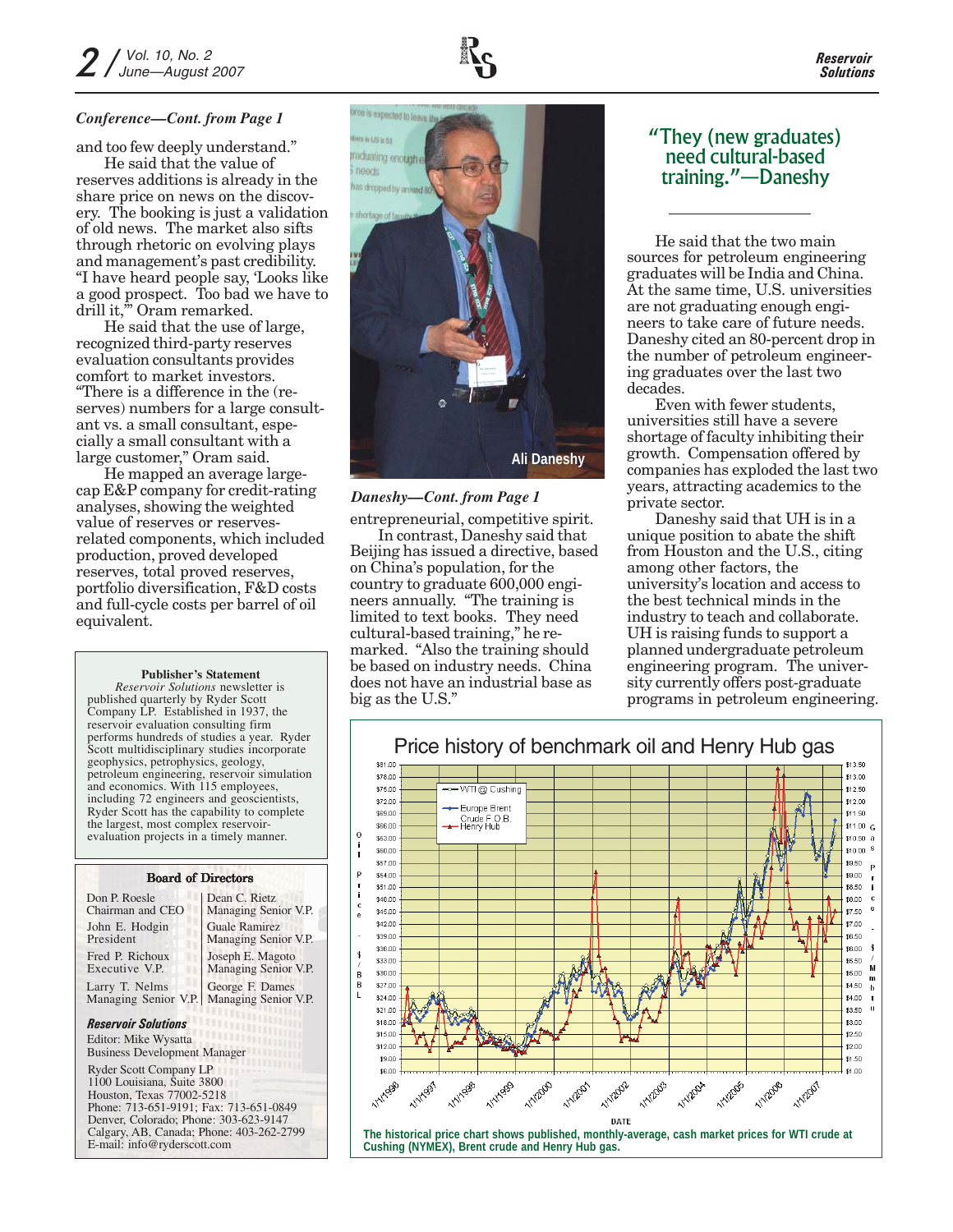# New reserves guidelines presented by OGRC chairman



Contingent resources, considered less certain than reserves, have gained some respect with new industry-sanctioned categories approved in late March. **John Ritter**, chairman of the SPE Oil & Gas Reserves Committee, presented the new categories as part of his presentation on the new jointly adopted Petroleum Resources Management System at the Ryder Scott Reserves Conference in May.

Contingent resources are now defined by the following criteria:

 Uncertainty categories—1C, 2C and 3C—align with the 1P, 2P and 3P reserves categories.

 Subclassified by three commerciality criteria development not viable, development unclarified or on hold and development pending.

 Marginal contingent resources are projected to be economic; submarginal are projected to be uneconomic.

The revisions in the PRMS help resolve ambiguities between reserves and contingent resources classifications at specific project maturity stages. If development is pending, for instance because of a lack of infrastructure or environmental concerns, then the hydrocarbon quantity is subcommercial and a contingent resource.

If the company has justified development of the field, then the quantity is commercial and can be classified as reserves. The chart shown by Ritter also indicated that quantities can be reserves before final approval of development, which does not agree with some interpretations from the U.S. Securities and Exchange Commission. However, the project-based PRMS is aligned with companies' internal evaluations of commerciality, not SEC compliance.

Ritter said that the OGRC recommended that five years be the benchmark for initiation of development to classify quantities as reserves. "This became an issue outside the U.S., so we put in exceptions that a reasonable time frame longer than five years could be applied depending on the circumstance," he remarked.

Other major changes include using forecast conditions as the base case and applying the PRMS to unconventional resources, which are growing in importance.

### Cutoffs presented by Dames

**George Dames**, managing senior vice president at Ryder Scott, presented an auditor's approach to cutoffs in the assessment of reserves at the Ryder Scott Reserves Conference in May. Recognizing an industry mindset, he said, "Geologists want to tell you how much is there but don't want to tell you how much can be produced because that is an engineer's problem."

Dames suggested that the use of cutoffs, which define what portion of the in-place quantities are produced at the surface, helps solve the engineer's problem in integrating the G&G and engineering analyses.

Dames explained how to establish cutoffs through analyses of test data, analogy and integrated reservoir studies. Cautioning that single well tests can only establish cutoffs in very homogeneous zones, he recommended multiple tests across different layers.

In discussing analogies, he said a good reference is SPE paper, No. 102505, "The Selection, Application, and Misapplication of Reservoir Analogs for the Estimation of Petroleum Reserves," written by **John Hodgin**, president, and **Ron Harrell**, chairman emeritus, at Ryder Scott. For a summary of the paper, please see *Reservoir Solutions* newsletter, September 2006, Page 1.

Dames said to clearly establish production and pressure trends in the integrated reservoir study and to recognize the limitations of early-life, arbitrary constraints on productive area and reservoir volume.



 $\blacksquare$  Almost 150 professionals attended the one-day Ryder Scott Reserves Conference in Houston. The conference presentations are posted under What's New at ryderscott.com.

The Fourth Annual Ryder Scott Reserves Conference in 2008 is scheduled to be held in Houston on Friday, May 9, the day after the 2008 Offshore Technology Conference concludes. For more information, send an e-mail to **Mike Wysatta**, business development manager, at mike\_wysatta@ryderscott.com.

 **John McLaughlin**, petroleum engineer at Ryder Scott, presented, "The Uses and Misuses of Pressure Data for Reserves Estimation," at the conference. His presentation was based on SPE paper, No. 103221, cowritten by **Brad Gouge**, also a petroleum engineer at Ryder Scott. For a summary of that paper, see *Reservoir Solutions* newsletter, September 2006, Page 2.

 **Larry Nelms**, managing senior vice president, presented a one-hour ethics course, required as a CEU annually for state-licensed petroleum engineers.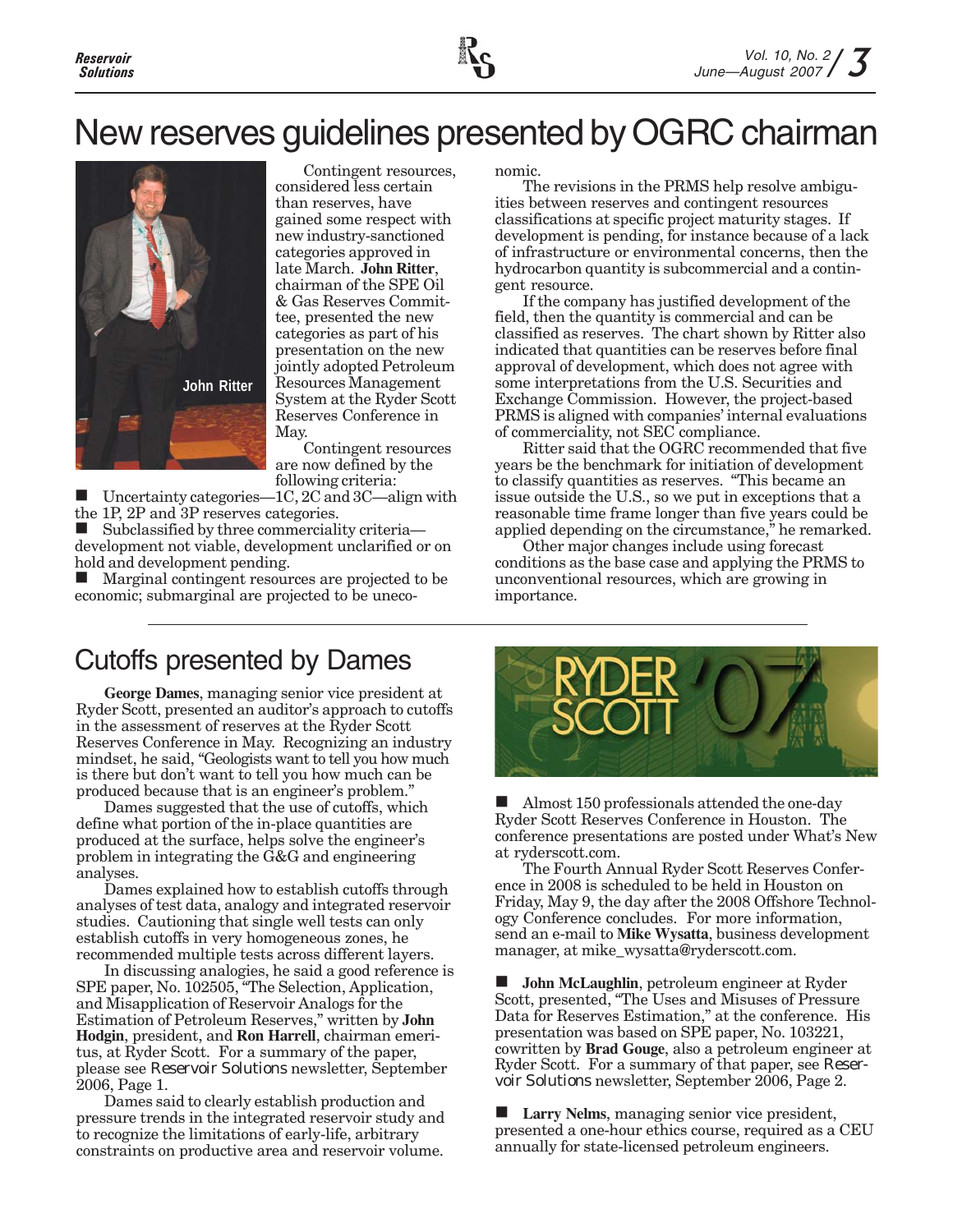## SEC posts comment letters

The U.S. Securities and Exchange Commission recently posted comment letters and correspondence between the agency and public issuers, including publicly owned oil and gas companies. Correspondence focuses on filing issues, including petroleum reserves filings, from August 2004 to 2007.

At the Ryder Scott Reserves Conference in May, **John Hodgin**, president, presented a step-by-step process to access comment letters involving specific public companies. The procedure is as follows: 1. Go to www.sec.gov/answers/edgarletters.htm. 2. Click on the link, "form-type=upload or formtype=corresp." See circled area on screen shot of Web page.

3. Click on end of the search string, press the space bar once and key in "company-name=XYZ" where XYZ is the company name.



5. Click on search and the results are displayed. The SEC allows filers to request confidential treatment for portions of the written responses and releases only the redacted versions.

#### 4. Modify start and end dates as desired.

### SEC and Exxon spar on year-end vs. internal price forecasts



The posted SEC comment letters (see article above) include debate between the SEC and Exxon Mobil Corp. on whether the company should be allowed to report two sets of reserves in its 2006 10-K—one based on yearend prices, the other on price assumptions used for planning and budgeting.

The correspondence shows that Exxon Mobil had subtotaled a reserves quantity calculated from internal prices and adjusted it for the impact of year-end prices for a total. The SEC contended that only one set of reserves should be reported, namely proved reserves using year-end prices. The agency cited FAS 69 and Regulation S-X, Rule 4-10 in its interpretation. Exxon Mobil disagreed.

"We said that we would incorporate year-end pricing into our proved reserves estimates. We have



done this but we have also shown the proved reserves volumes consistent with how we believe they should be calculated."

"We also do not believe that calculating a subto-

tal before showing the impact of year-end price revisions is prohibited by FAS 69 nor is it counter to Instruction 5 of Item 102 of Regulation S-X since that instruction seems intended to prohibit the disclosure of probable or possible reserves. We consider the volumes we are disclosing to be proved reserves," stated Exxon Mobil. The company said that reserves calculated on year-end prices mislead investors, including reserves under production-sharing agreements. Ultimately, Exxon Mobil complied with the SEC interpretation, reporting one set of reserves numbers.

# Opinions vary on SEC's intention to change reporting rules



Speculation grew in May as to whether the U.S. Securities and Exchange Commission is planning to modernize petroleum reserves reporting standards, as the agency sought to fill an opening for an academic fellow-

ship for a petroleum engineering professor. The SEC posted the position for a candidate with experience as a petroleum reservoir engineer estimating reserves under various guidelines and with a familiarity of

petroleum accounting. The academic fellow will be involved in the works of the commission for a year and may be retained through an 18-month extension.

The *Wall Street Journal* in a May 2 article quoted sources indicating that the SEC action may be a first step in a modernization process. The SEC rules have not changed since 1978.

Others are less convinced, citing the SEC's decision to decline an invitation to serve as an observer on the SPE Oil & Gas Reserves Committee. The committee developed a reserves system that was jointly approved in late March.

Observers see a possible change coming as soon as two years. The SEC said that it is on track to remove *Please see SEC on Page 8*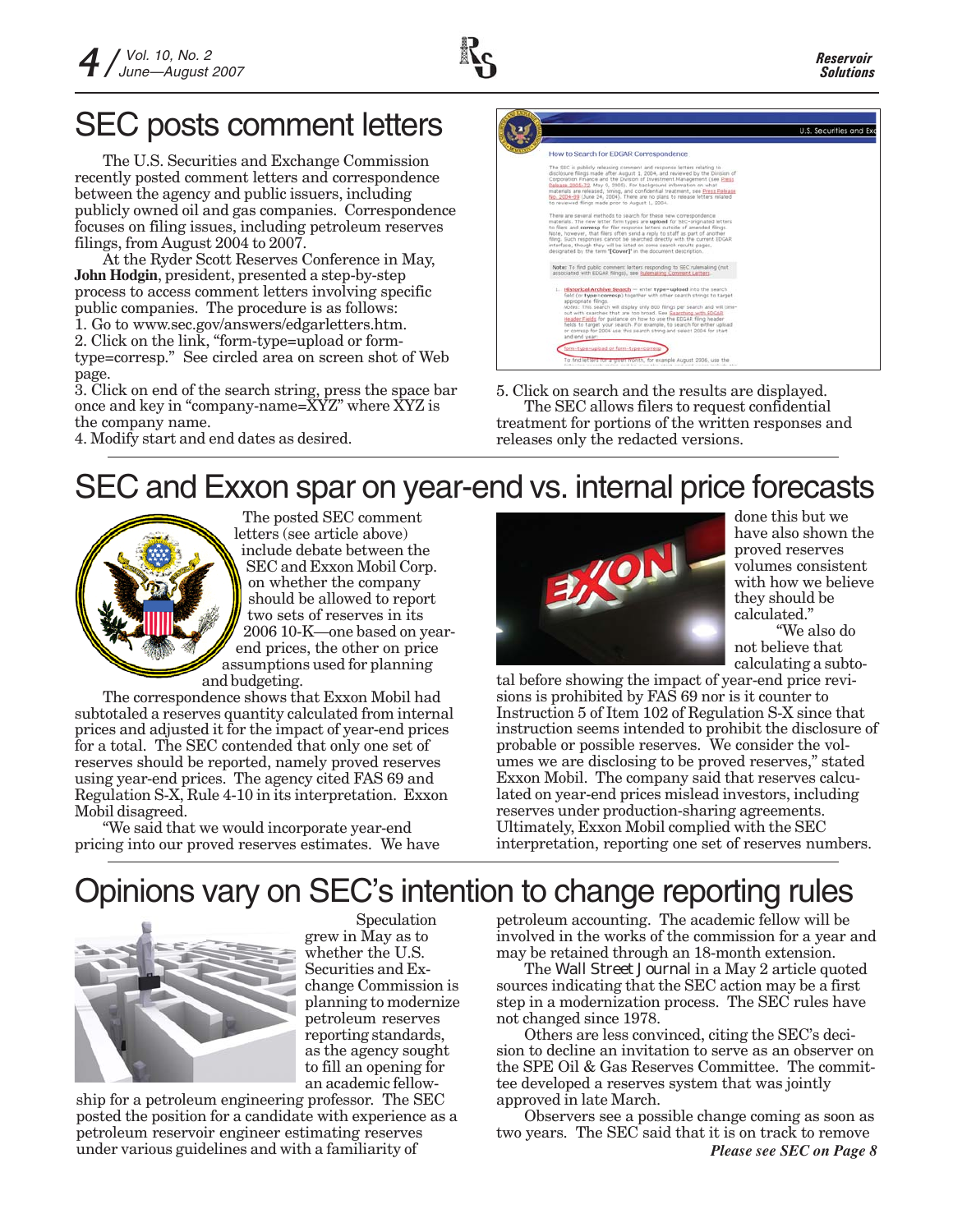

### Rietz: Think of reliable modeling results as an analog

**Dean Rietz**, managing senior vice president, recently discussed the concept of using reservoir simulation modeling results as an analog. For exvative' approach is used in selecting appropriate analog fields," he remarked.

must demonstrate equal or

ample, an evaluator can use a low-side recovery factor from a reliably built, calibrated model as an analog to estimate reserves from an immature field with sparse production performance, he said.

The subject field, though, should meet all other regulatory reserves constraints if the analysis is related to public reporting. For instance, the U.S. Securities and Ex-

change Commission generally requires that the subject field have log-derived lowest known contacts and a definitive well test.

With those conditions met, the evaluator applies the model-generated "proved RF" to 1P in-place numbers to get a reliable volumetric estimate. Rietz said that the RF should be generated from a model with assumptions that meet the test of reasonable certainty.

"The assumptions should be on the low side of what has been observed in the field—for instance, a low-side number for permeability. This same 'conser-



Rietz cited an SEC standard that the subject field

more favorable characteristics for every reservoir property than the analog field. Because the analog in this case is a

model and not a field, Rietz warned against using modeling results to replace available analog field data, particularly for SEC reporting.

The agency has not publicly commented on the use of this approach and has only minimally commented on the use of reservoir simulation for estimating proved reserves.

Rietz's discussion of models as analogs was part of his overall Ryder Scott reserves conference presentation on the use of models for estimating reserves. He plans to deliver a similar presentation, based on his SPE paper No.110066-PP, at

the 2007 SPE annual conference in November. **Adnan Usmani**, petroleum engineer at Ryder Scott, was coauthor of the paper.

### Russian deputy director calls for countrywide reserves review



The deputy director of Rospriradnadzor, a Russian inspectorate for mining licenses and environmental protection, accused a major third-party reserves evaluation consultant in April of faulty estimation practices and reserves manipula-

tion, news media reported. Oleg Mitvol also alleged **Mitvol**

that the firm's client overstated its petroleum reserves in a Siberian field by several fold. The consultant allegedly responded that the audit is only as good as the geological data provided by the client, an analyst at a Moscow investment bank told the press.

Mitvol called for the Federal Security Service to review all estimates of foreign companies extracting minerals in Russia since 2003, remarking that producers are inflating values to profit from higher share prices. Analysts questioned the allegation, citing the consultant's longstanding reputation and saying that it is unlikely the producer would construct pipelines if the field could not deliver oil and cash flow tied to

reported numbers. Mitvol said he planned to meet with another reserves consultant to review its operations in Russia.

The *Dow Jones* news service commented that Mitvol figured prominently in what appeared to be a carefully orchestrated government campaign to pressure Sakhalin Energy Investment Co. Ltd. into transferring control of its Sakhalin 2 project to OAO Gazprom. Critics say Mitvol may be aiming to undervalue foreign-owned property interests to prepare for renegotiations or acquisitions by state-owned companies.

The press also reported that the Ministry of Natural Resources raised the differences between international standards and the Russian system of reserves reporting at a meeting with the consultant and client. The consultant reportedly reconfirmed its reserves calculations in the competent person's report.

*Editor's Note: The intent of this article is to make industry aware of important news events in the petroleum reserves sector. Ryder Scott intentionally did not identify companies cited in the news coverage. Readers wanting more detailed information should refer to business and trade periodicals covering this story.*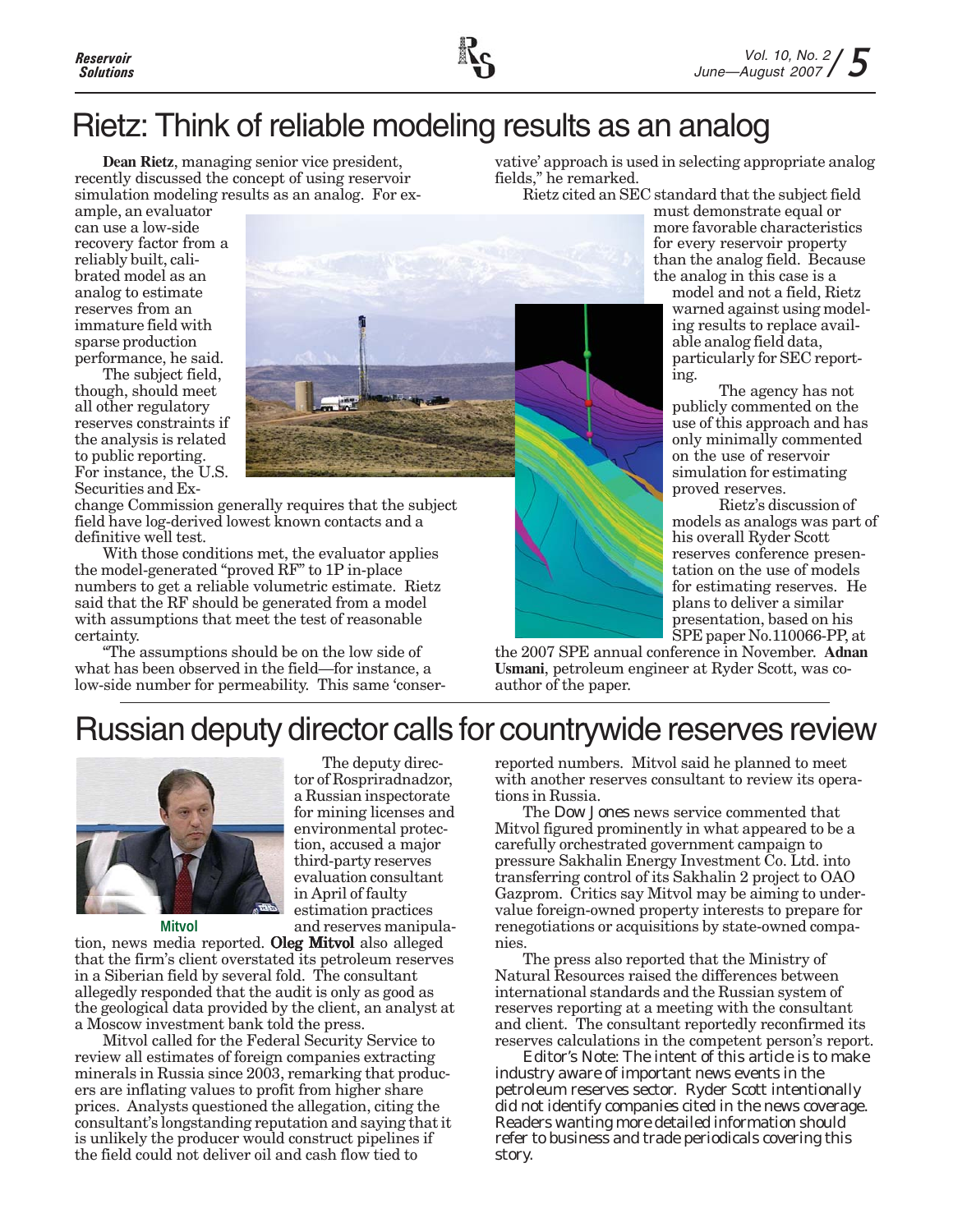

# Evaluating reservoir simulation history matches—Part 2

**Dean Rietz**, managing senior vice president, and **Adnan Usmani**, petroleum engineer, outlined a systematic review of the history match in their SPE paper No. 96410, "Reservoir Simulation and Reserves Classifications—Guidelines for Reviewing Model History Matches To Help Bridge the Gap Between Evaluators and Simulation Specialists."

The first four of nine steps in the history match review were presented in the previous newsletter, Part 1. Steps five through nine are presented here.



**Look for reasonableness in modifications to achieve match**—After the engineer concludes that the field and wells are sufficiently matched, then he determines whether the changes to achieve the match were reasonable. If changes are difficult to justify

geologically, the engineer seriously questions the model forecasts. Attributing hydrocarbons to an area unlikely to have those volumes usually indicates other problems with the model. Unusual input parameters such as high porosity, low residual saturations or high compressibility values or awkward geologic features—such as permeability barriers surrounding a single well or grid-cell pipelines connecting an aquifer to a single well—are signs of potential problems.

The engineer is especially concerned with singlewell fixes. Frequently, models are history matched by making alterations in the immediate vicinities of individual wells. These modifications include transmissibility modifiers to stave off advancing water, porevolume increases or decreases to better match pressures and alterations to relative permeability endpoints. Often, such changes are made to the column of cells a vertical well penetrates, possibly including the surrounding columns. The engineer pays attention to the fashion in which that is implemented, particularly if automatic history-matching techniques are used. Such changes, if common, may indicate that a degree of heterogeneity is not properly expressed throughout the remainder of the model in the cells without wells. This heterogeneity or compartmentalization should be distributed throughout the rest of the model. Otherwise, any infill wells that are added will not feature the heterogeneity that the history match has shown is present.

Usually the model requires changes from the original description to match the historically observed well performance. Although rare, a model requiring few changes is usually a strong endorsement of the

initial model construction and geological interpretation.



**Review transitions to prediction model**—The engineer usually reconfigures the final history-matched model to predict reservoir behavior. Those prediction cases are usually set up by specifying a pressure—

either BHP or THP—at which the wells will operate. The simulator calculates production volumes and relative portion of the phases based on specified operating pressures, completion data and surrounding reservoir conditions. An alternative for artificially lifted wells is to impose a constant liquid or gas rate and then to impose a minimum flowing BHP or THP that cannot be violated. In general, the engineer assigns either a total liquid rate or a flowing BHP or THP to wells for future predictions.

When transitioning from history matching to prediction, the phase rate profiles should be smooth, if new wells are not added or existing wells shut-in and if the fundamental constraints on the wells (flowing BHPs) are not changed. This is true of both field and individual well rates. When transitioning from history-match mode to prediction mode, the rates should not shift up or down. A shift usually indicates that the well is not calibrated.

In the calibration mode, the engineer adjusts each well's productivity to tie recent rates to recent flowing bottomhole pressures within the model. This process is typically iterative, but depends upon the interference between the wells. This step ensures

that the model wells are reasonably predicting the future performance of the actual wells. If a very robust model incorporates numerous factors influencing individual well productivity—such as skin damage, partial penetrations or stimulation treatments—then an adjustment may not be necessary, but this is rare.



**Evaluate reasonableness of status quo case and appropriateness of forecast cases**—An expeditious test or "status quo" case helps identify the quality of a model. This is a prediction run where the past operating

practices are continued into the future. For example, if the future decline rate in a depletion-drive reservoir as predicted in the model is consistent with both the historical decline and the extrapolated decline curve, then the model should be viewed as a good predictor of performance.

The status quo case provides insight into whether the model is constructed and history matched so that it can reasonably predict future performance, if the field continues operations as is. One question is whether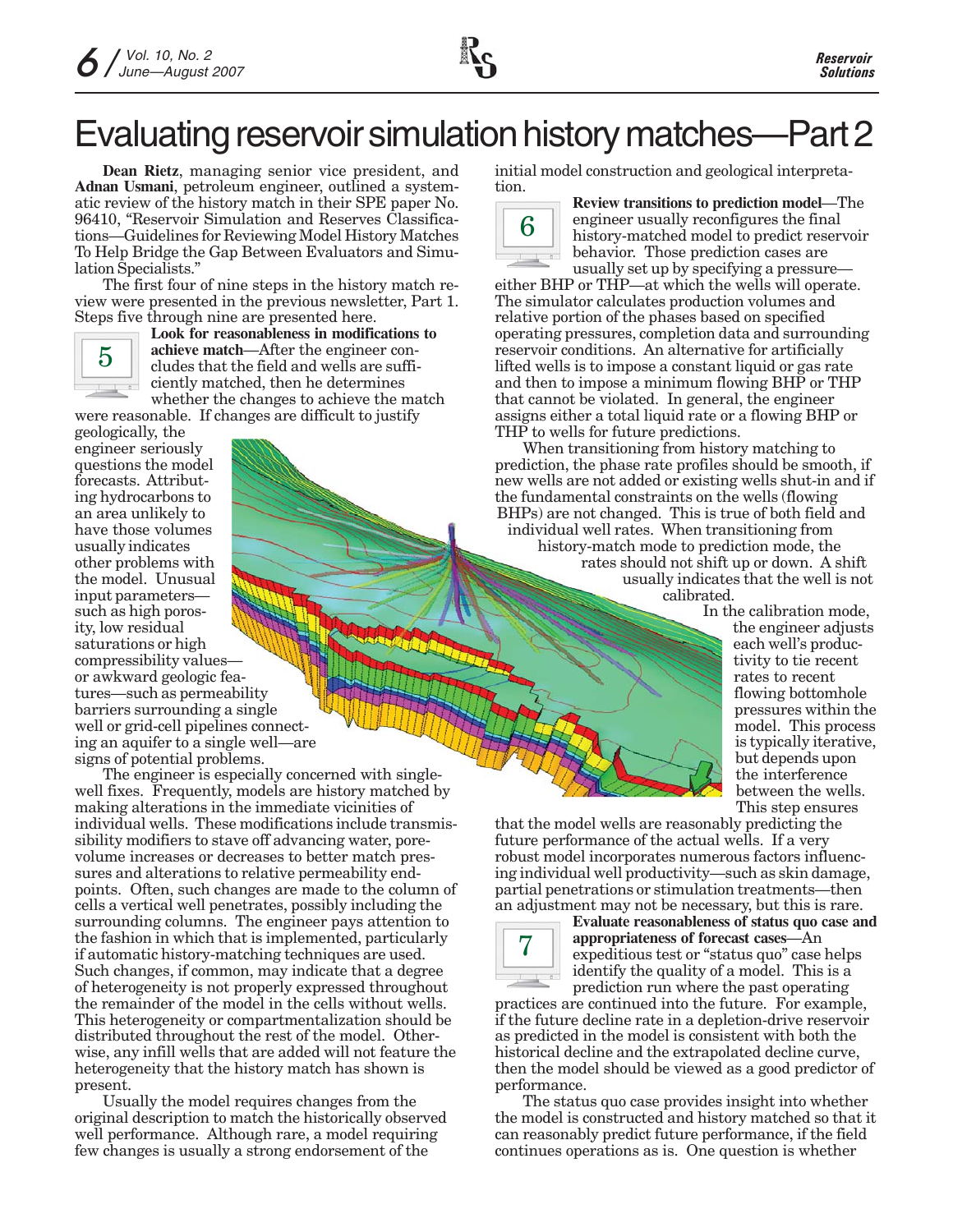the model is a reasonable predictor if operations materially change. For instance, if a model of a depletion drive oil field is placed under field-wide water flood in the prediction mode, the engineer must determine a degree of confidence in the forecast. If the history of the field featured a waterflood pilot project and the history match captured the response, then the degree of confidence can be high.

If the pilot project was not history matched, then confidence is low. The engineer also examines whether the data that drives the process has been laboratory measured or merely assumed. More importantly, he also assesses whether the results are reasonable for the type of process that is introduced. In cases where no pilot has occurred, data can originate from a wealth of sources, including fine-scale mechanistic models.

In many cases, a new exploitation process will not depend upon characteristics that are strongly determined through history matching. For instance, in the case of a depletion drive gas reservoir exploited by vertical wells, variances of vertical permeability may make almost no differences in the history match.

If horizontal wells are added to the prediction run, then poorly resolved vertical permeability may make a tremendous difference in the forecast rates and recovery. Thus, if good data is not available for a nonhistory matched process, then sensitivity studies may be required to assess the variability of potential recovery and rate forecast to parameters that were

### **Upcoming Events**

**June 13-14**—SPE EUROPEC, London. Short course on reserves presented by John Hodgin, president and Bob Wagner, former senior vice president. Go to spe.org for details. V

> **June 24-26**—AAPG/SPE Multidisciplinary Conference on Oil and Gas Reserves and Resources, Washington, D.C. Go to aapg.org to request an invitation.

**Sept. 17**—SPE distinguished lecturer Ron Harrell, chairman emeritus, presents history, current status and future of reserves estimates at Illinois Basin Petroleum Section in Grayville, IL. Go to SPE section Web site for details.

> **Sept. 18**—Presentation to Midwest Gas Storage Section in Bloomington, IL. See Sept. 17 for speaker, topic and source of further details.

**Sept. 19**—Presentation to Northern Michigan Section in Traverse City, MI. See Sept. 17 for speaker, topic and source of further details.

**Sept. 20**—Presentation to East Kentucky Section in Paintsville, KY. See Sept. 17 for speaker, topic and source of further details.

only poorly resolved during the history match. Fortunately, changes to flow rate constraints and operating pressures and the addition of infill wells usually do not require a history-matched pilot.



**Assess overall quality and validity of model**— It is important to evaluate the overall quality of the model and its history match. A quality match depends on the reasonableness of model construction and projections.

Modeling immature fields is most challenging when considering simulation model validity. It may not be possible to exclude scenarios because of the lack of historical data. Instead the results from each of the multiple realizations should be used to construct a type of results matrix assigned to estimate the range of uncertainty in the modeled scenarios.



**Consider the model as an analogous field**—An engineer's use of the results of simulation models is similar to his use of performance data from an analogous field. The better the geological understanding and the

overall history match, the more closely this analogous field matches the subject field. For more information, see article on Page 5, "Rietz: Think of reliable modeling results as an analog."

*Editor's Note: This article is a revised excerpt from SPE paper No. 96410. To order the full paper, go to spe.org.*

### For production to be reserves, degree of ownership required

#### All service contracts are not the same

Companies reporting proved reserves under international agreements to the U.S. Securities and Exchange Commission have always relied on SEC Section S-X, Rule 410-b for guidance on ownership and reserves recognition. This rule tends to recognize proved reserves if the contractor has the right to extract oil or gas, to take volumes in kind, has a clear mineral interest and is exposed to risk and potential reward.

Not all four are needed, but the ability to book proved reserves increases as more of the ownership indicators are in place. Also, the five fiscal systems that generally involve degrees of ownership, from least to most, are loan agreements, pure service contracts, revenue sharing contracts, production sharing contracts and concessions.

Countries, such as Bolivia, are changing to service contracts amid rising economic nationalism. "Can companies register reserves at stock exchanges? I clearly tell them, 'No," because the owner is the Bolivian state," Bolivia energy minister **Carlos Villegas** said, according to local news reports in March.

Companies under pure service contracts are not allowed to report production as reserves to the SEC. However other companies under risked service contracts with capital at risk have been successful in convincing the SEC that the produced volumes are proved reserves.